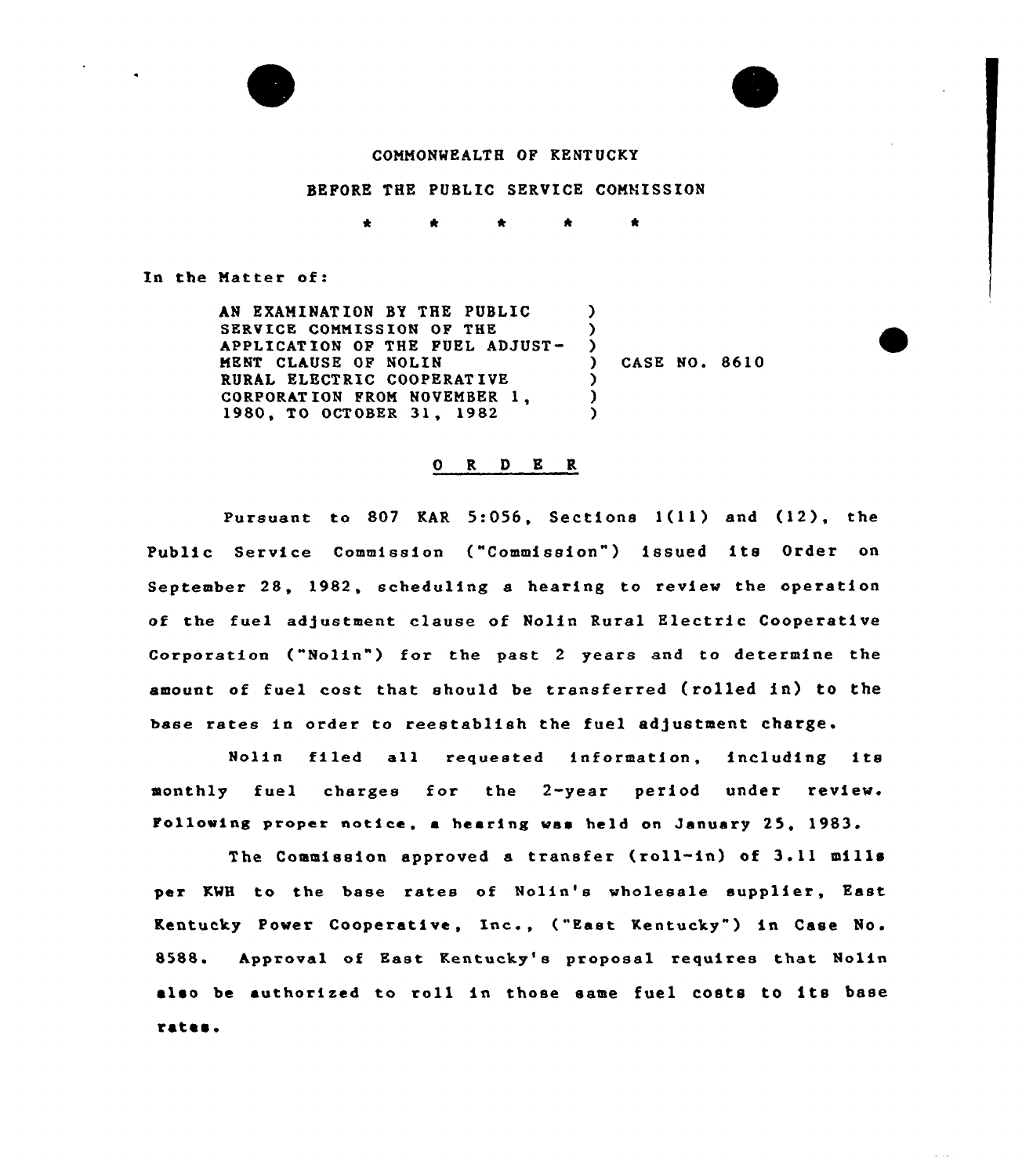The Commission has reviewed the monthly fuel adjustment clause filing made by Nolin in conjunction with the schedule of over- or under-reccvered fuel costs filed in this praceeding. This review indicates that the Commission should revise the monthly fuel adjustment clause filing form to minimize errors.

The Commission, having considered the evidence of record and being advised, is af the opinion and finds that:

1. Nolin has complied in all material respects with the provisions of 807 KAR 5:056.

<sup>2</sup> <sup>~</sup> Nolin's wholesale supplier has been authorized to transfer (roll in) to its base rates fuel costs of 3.11 mills per KWH in Case No. 8588.

3. Nolin should be authorized to increase the rates charged its customers by 3.32 mills per KWH in order to transfer fuel costs rolled in by East Kentucky from the fuel adjustment clause to the base rates pursuant to the Commission's Order in Case No. 8588 and applicable line loss, and this can best be accomplished by an energy adder to each KWH sold'.

The revised rates and charges in Appendix <sup>A</sup> are designed to reflect the transfer of fuel costs from the fuel adjustment clause rate to the base rates.

5. The monthly fuel adjustment clause filing form currently being filed by Nolin should be revised.

IT IS THEREFORE ORDERED that the charges collected by Nolin through the fuel adjustment clause for the period November 1, 1980, through October 31, 1982, be and they hereby are approved.

 $-2-$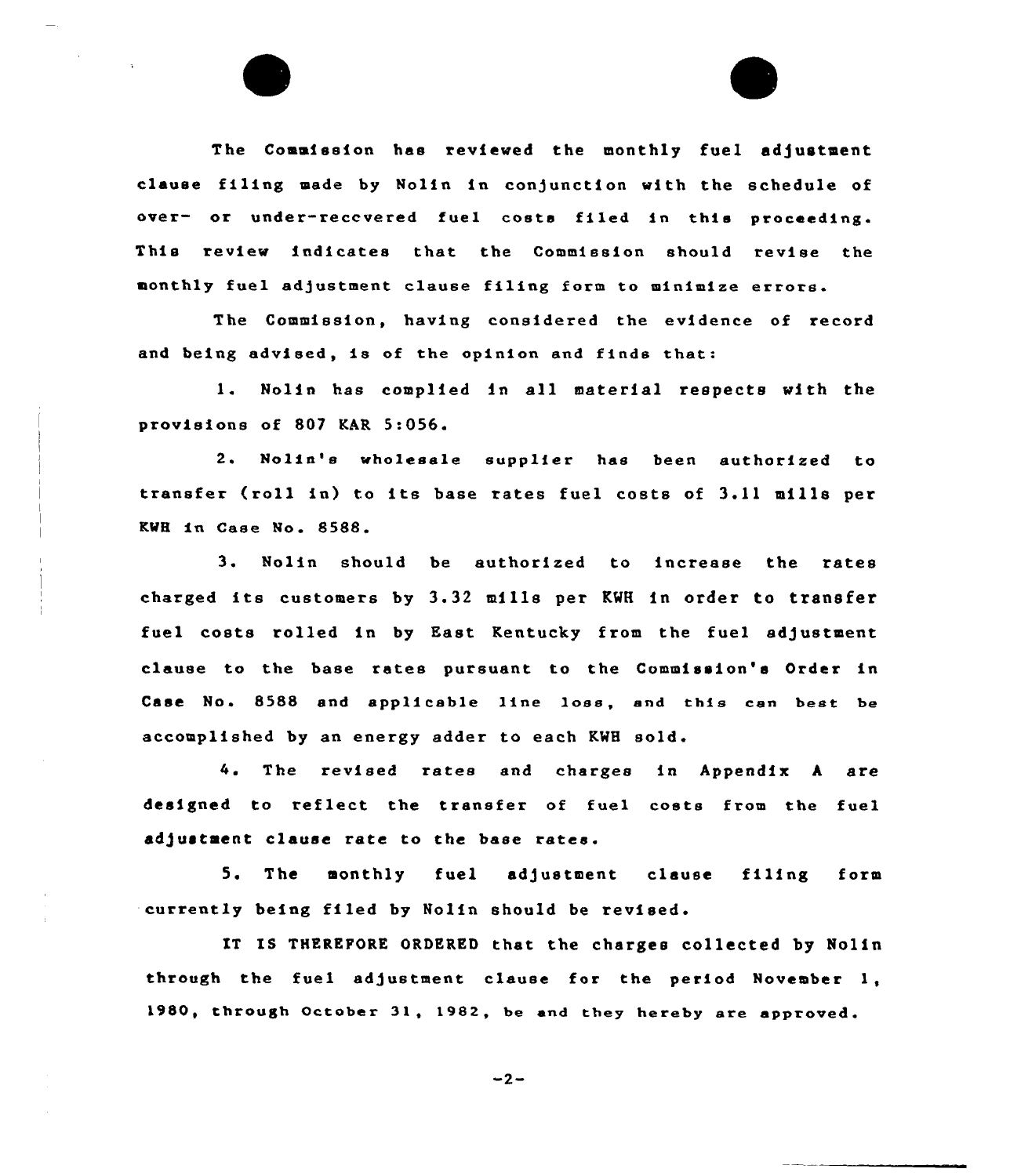IT IS FURTHER ORDERED that Nolin be and it hereby is authorized to transfer to its base rates fuel costs transferred by its wholesale supplier pursuant to Case No. 8588.

IT IS FURTHER ORDFRED that the rates in Appendix <sup>A</sup> be and they hereby are approved for service rendered by Nolin on and after June 1, 1983, which is also the effective date for East Kentucky's rates.

IT IS FURTHER ORDERED that within 30 days from the date of this Order Nolin shall file with the Commission its revised tariff sheets setting out the rates approved herein.

IT IS FURTHER ORDERED that the revised monthly fuel clause form in Appendix <sup>B</sup> shall be used by Nolin for all filings made after the date of this Order pursuant to 807 KAR 5:056 to recover or refund fuel charges or credits billed or refunded by its wholesale supplier.

Done at Frankfort, Kentucky, this 3rd day Of June, 1983.

PUBLIC SERVICE COMMISSION

Vice Chairman)

Com

ATTEST:

Secretary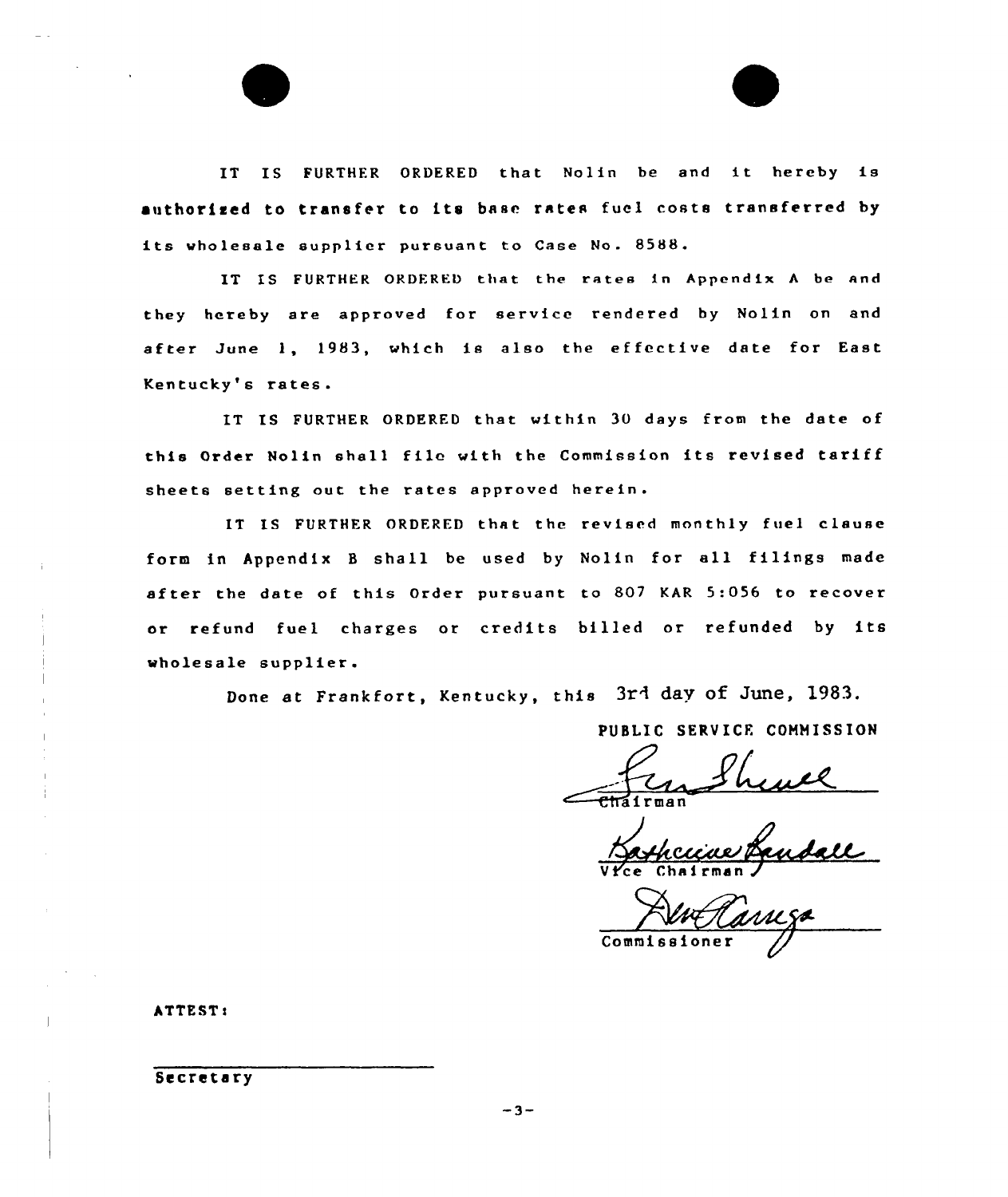## APPENDIX A

APPENDIX TO AN ORDER OF THE KENTUCKY PUBLIC SERVICE COMMISSION IN CASE NO. 8610 DATED JUNE 3, 1983

The following rates and charges are prescribed for the customers in the area served by Nolin Rural Electric Cooperative Corporation. All other rates and charges not specifically mentioned herein shall remain the same as those in effect under authority of this Commission prior to the date of this Order.

SCHEDULE 1\* RESIDENTIAL, FARM, NON-TARM, TRAILERS AND MOBILE HCMES

Rates:

 $\label{eq:2.1} \mathcal{L}(\mathcal{L}) = \mathcal{L}(\mathcal{L}) = \mathcal{L}(\mathcal{L})$ 

| Customer Charge | \$5.00           |  |  |
|-----------------|------------------|--|--|
| All KWH Charge  | $.06267$ per KWH |  |  |

SCHEDULE 2 COMMERCIAL, SMALL POWER, SINGLE PHASE AND THREE PHASE SERVICE\*

### Rates:

| Customer Charge | \$5.00           |  |
|-----------------|------------------|--|
| ALL KWK Charge  | $.07004$ per KWH |  |

SCHEDULE 3 LARGE YOWER\*

#### Rate:

### Demand Charge

\$4.34 per Kilowatt of Billing Demand Per Month

## Energy Charge

| First | 2,500 KWN Per Month       |  | $$.05910$ Net Per KWH |  |  |
|-------|---------------------------|--|-----------------------|--|--|
| Next  | 12.500 KWH Per Month      |  | $.05439$ Net Per KWH  |  |  |
|       | Over 15,000 KWH Per Month |  | .05297 Net Per KWN    |  |  |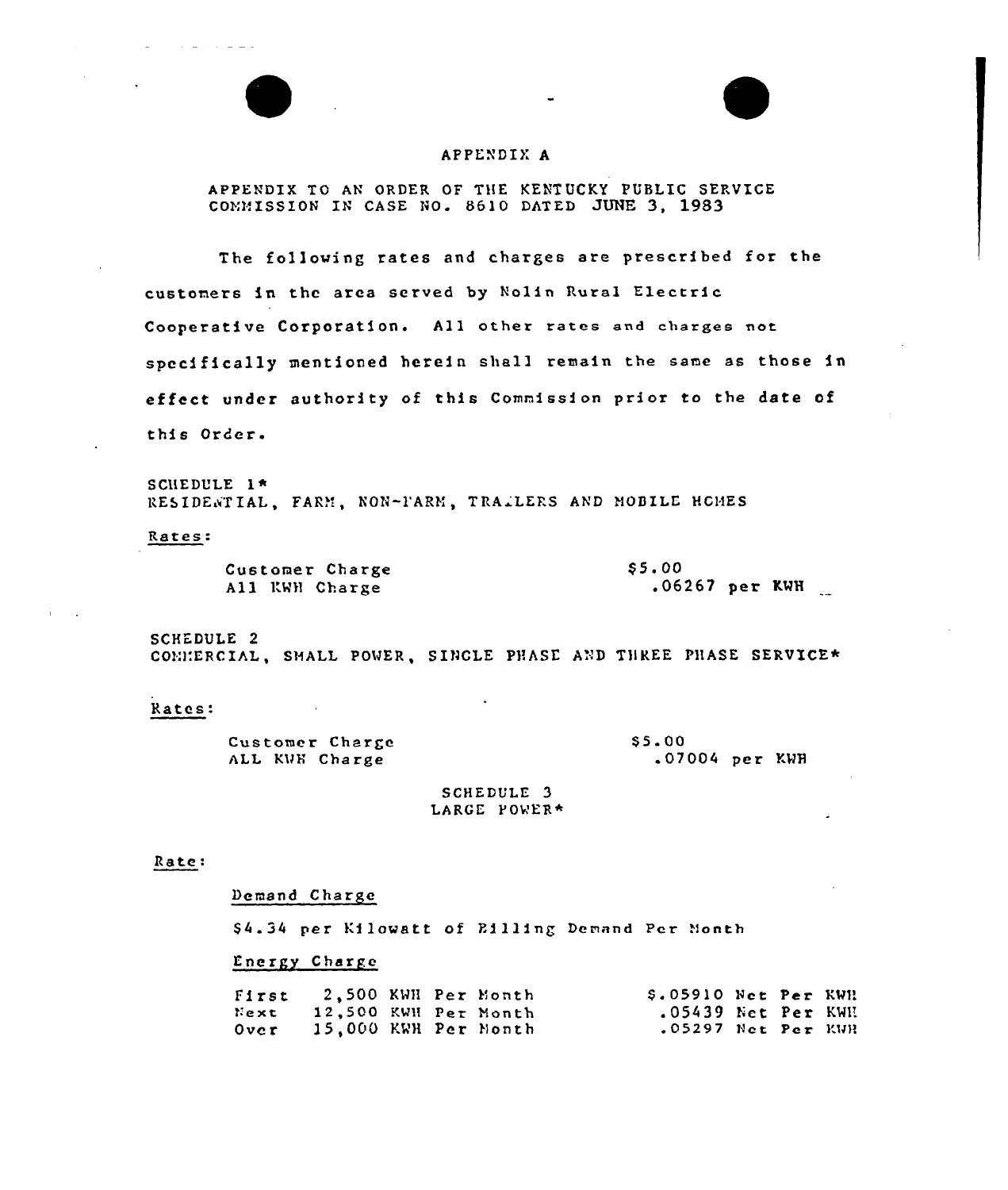### SCHEDULE 4 INDUSTRIAL\*

### Rates:

 $\mathcal{L}_{\rm{max}}$ 

 $\mathcal{L}^{\text{max}}_{\text{max}}$  and  $\mathcal{L}^{\text{max}}_{\text{max}}$ 

### Demand Charge

\$4.34 Per Kilowatt of Billing Demand Per Month

## Energy Charge

| First | 3,500 KWH Per Month  |  | S.06287 Net Per KWH |  |  |
|-------|----------------------|--|---------------------|--|--|
| Next  | 6,500 KWH Per Month  |  | .04932 Net Per KWH  |  |  |
| Over  | 10.000 KWH Per Month |  | .04581 Net Per KWH  |  |  |

SCHEDULE 5 RURAL LIGHT\*

## Applicable: Entire Service Area\*

### Rates:

Service for the above unit shall be unmetered and billed on the consumer's monthly bill for other electrical service furnished by the Cooperative, at the rate of \$6.68 each and every month for each lighting fixture contracted for by the consumer.

### SCHEDULE 6\*

### Rates:

|  |  | Mercury Vapor Series or Multiple KWH/LIGHT |
|--|--|--------------------------------------------|
|  |  |                                            |

| Standard Overhead     |     |                                      |
|-----------------------|-----|--------------------------------------|
| 7,000 Initial Lumens  | 75  | $$3.24$ Per<br>Light<br>Per<br>Month |
| 20,000 Initial Lumens | 170 | 9.75 Per<br>Light<br>Per<br>Month    |
| Ornamental Service    |     |                                      |
| 7,000 Initial Lumens  | 75  | $4.31$ Per<br>Light<br>Per<br>Month  |
| 20,000 Initial Lumens | 170 | $10.89$ Per<br>Light<br>Per<br>Month |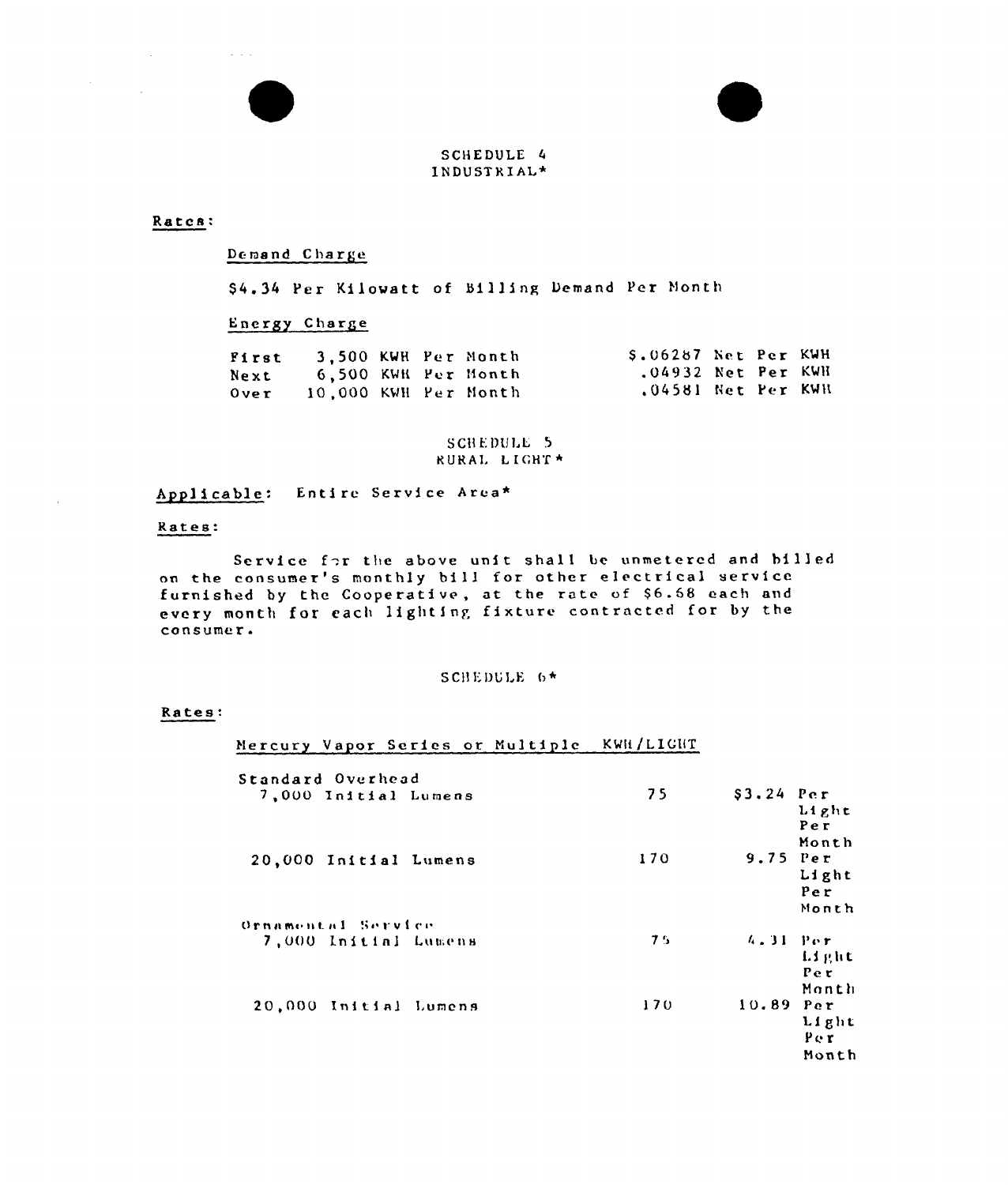



### SCHEDULE 7 LARGE INDUSTRIAL\*

## Rates per Month:

## Demand Charge

S7.92 per Kilowatt of billing demand per month

### Energy Charge

All KWH at \$.03900 Net per KWH

## \*Fuel Clause Adjustmen

All rates are applicable to the Fuel Adjustment Clause and may be incr eased or decreased by an amount per KWH equal to the fuel adjust ment amount per KWH as billed by the Wholesale Power supplier plus an allowance for line losses. The allowance for line<br>losses will not exceed 10% and is based on a twelve-month moving iosses will not exceed 10% and is based on a twelve-month moving<br>average of such losses. This Fuel Clause is subject to all other<br>applicable provisions as set out in 807 KAR 5:056. applicable provisions as sct out in 807 KAR a twclvc-month moving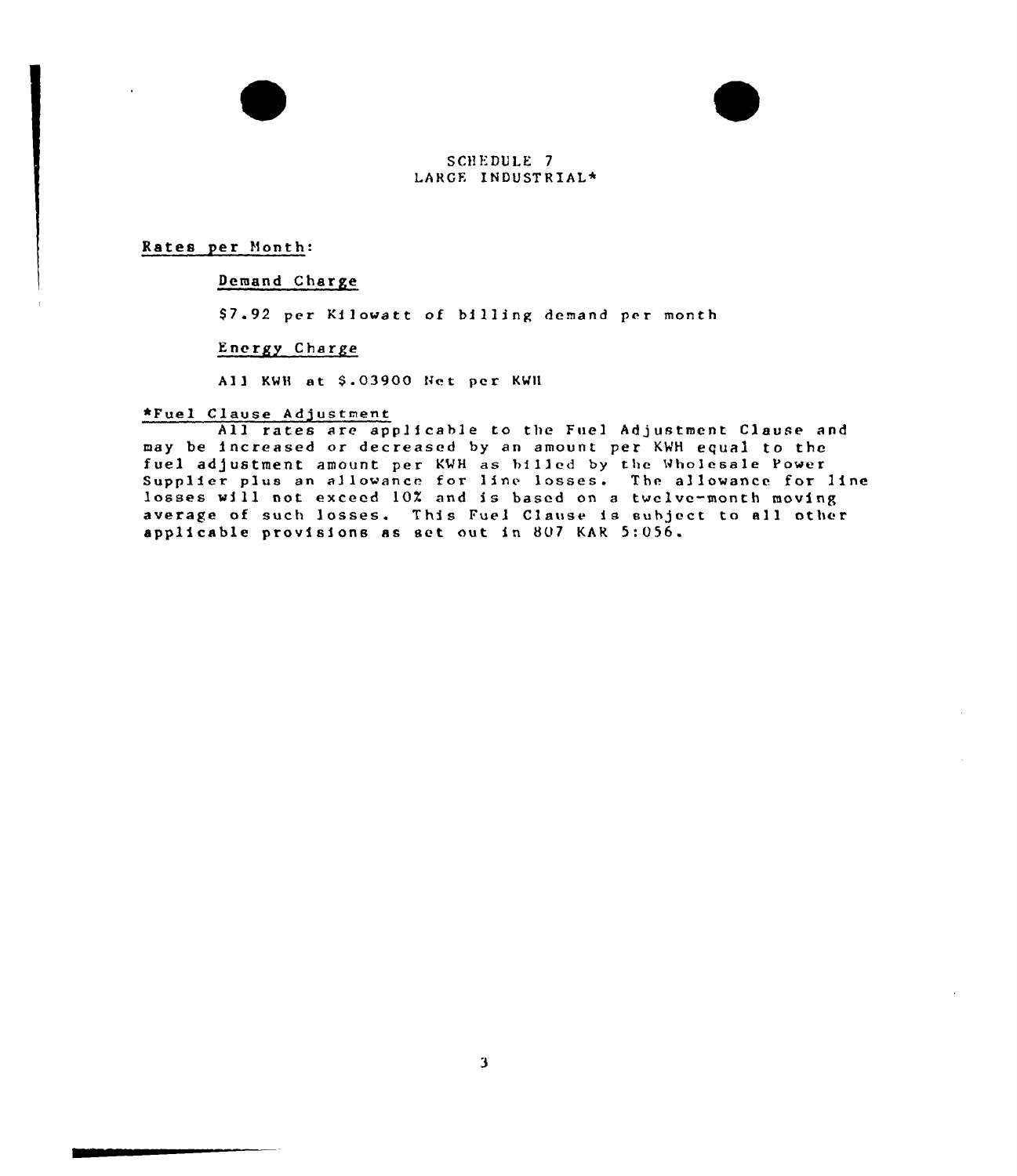|                        | $\lambda_{\rm{max}}$                                                                                                              | Address:<br>Telephone:                                                                                   |
|------------------------|-----------------------------------------------------------------------------------------------------------------------------------|----------------------------------------------------------------------------------------------------------|
|                        |                                                                                                                                   | Issued by:<br>Title:                                                                                     |
| $\overline{5}$         |                                                                                                                                   | $\overline{5}$<br>Issued on:                                                                             |
|                        | per KWI to<br>be applied to bills rendered on and after                                                                           | Line<br>22<br>reflects<br>$\bullet$<br>Fuel Adjustment Charge<br>(cred1t)<br>$\frac{1}{2}$<br>'n,        |
|                        |                                                                                                                                   | 12.<br>Total (Over)<br>Recovery (L10 less L11)<br>or Under                                               |
|                        | <b>21.</b><br>22.<br><b>DAT</b><br><b>EAC</b><br>$\bullet$<br>$\overline{r}$<br>per KMH<br>per KWH<br>$(120 + 19)$<br>(121 × 100) | $\prod_{i=1}^{n}$<br>FAC Revenue<br>from L6 (net<br>$\frac{1}{6}$<br>(Refund) Resulting<br>billing adj.) |
|                        | 20.<br>Recovery Rate<br>Q(113)<br>(100% less percentage on L16)<br>$+114)$<br>\$ per KWI                                          | $\overline{Q}$<br>Compute 16<br>Fuel Charge<br>(Credit)<br>Used to                                       |
|                        | Calculation of FAC<br>$\ddot{\phantom{0}}$<br>Sales as a Percent of Purchases                                                     | $\mathbf{9}$<br>51<br>Net KWI Billed at the Rate on<br>$(87 + 17)$                                       |
|                        | 50<br>$\frac{1}{2}$<br>Billed Consumers                                                                                           | $\cdot^{\infty}$<br>Adjustments<br>to Billing (KWH)                                                      |
|                        | 18.<br>$\mathbf{L}$<br>Line<br><b>Last</b><br><b>Loss</b><br><b>Honth Us</b><br>for<br>ed to Compute L16<br>Month on L17 (2)      | $\mathbf{v}$<br>97 no<br><b>Gross</b><br>KWI Billed at<br>the Rate                                       |
|                        | 16.<br>last<br>12 Months Actual (%)<br>$\mathbf{r}$                                                                               | $\cdot$<br>Last FAC Rate Billed<br>Consumers                                                             |
|                        | Line Loss                                                                                                                         | $(0$ vcr $)$<br>$\frac{1}{2}$<br>Under<br>Recovery<br>-1<br>lionth of:                                   |
| ÷                      |                                                                                                                                   |                                                                                                          |
|                        | 14.5.<br>Supplier's FAC:<br>Number of KNII<br>∽<br>per KWH (L13A + 14)<br>Purchased                                               | ب.<br>Line Loss & Unaccounted<br>E<br>less 14)<br>101                                                    |
|                        | $(1.13 A + B - C)$                                                                                                                | $\ddot{ }$<br>Total Sales<br>(12)<br>$+13$                                                               |
|                        | ်<br>္<br>$\mathbf{a}$<br>Unrecoverable -<br><b>Recoverab</b><br>(Over) Under Recovery (L12)<br>le Fuel Cost<br>Schedule 2        | ىب<br>$\ddot{\bm{z}}$<br>Sales<br>Company Use<br>(Ultimate<br>Consumer)                                  |
| (Cred1t):              | ֡֡׆<br>֧֢֢֢֢֢֢֢֢֧֢֢֚֚<br>Fuel Adjustment Charge<br>$\mathbf{\ddot{}}$<br>Billed by<br>anbutter                                    | $\mathbf{r}$<br>Total<br>Purchases                                                                       |
| <b>Month</b> of:       | Purchased Power<br>$\blacksquare$                                                                                                 | Disposition of Energy<br>$\overline{\text{(\text{max})}}$<br>$\pmb{\mathsf{r}}$<br>Honth of:             |
|                        | POWER SUPPLIER:                                                                                                                   | COMPANY:                                                                                                 |
| Page 1 of 3<br>$\cdot$ |                                                                                                                                   | MONTILY FUEL ADJUSTMENT CLAUSE (FAU) Keput L                                                             |

 $\big)$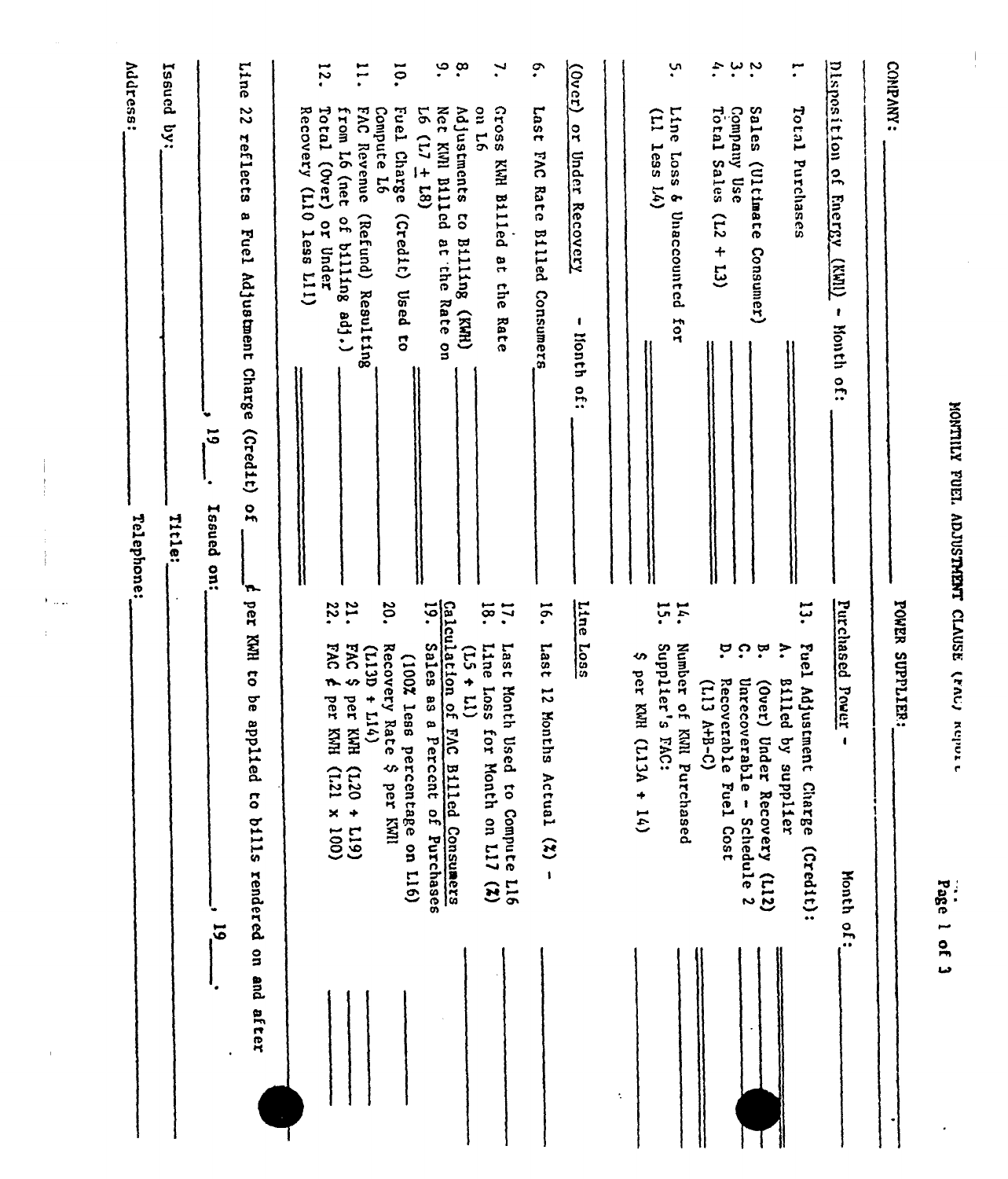

 $\bar{\phantom{a}}$ 



 $\label{eq:2} \mathcal{L} = \mathcal{L} \frac{1}{\sqrt{2}} \mathcal{L} \mathbf{G} \mathbf{G} \mathbf{G} \mathbf{G} + \mathcal{L} \mathcal{L} \mathbf{G} \mathbf{G} + \mathcal{L} \mathbf{G} \mathbf{G} \mathbf{G} \mathbf{G} \mathbf{G} \mathbf{G} \mathbf{G} \mathbf{G} \mathbf{G} \mathbf{G} \mathbf{G} \mathbf{G} \mathbf{G} \mathbf{G} \mathbf{G} \mathbf{G} \mathbf{G} \mathbf{G} \mathbf{G} \mathbf{G} \mathbf{G} \math$ 

# SCHEDULE 1 TWELVE MONTH ACTUAL LINE LOSS<br>FOR FUEL ADJUSTMENT CHARGE COMPUTATION  $FOR$   $198$

 $\sim$  1444  $\sim$  155  $\mu$ 

|                                                                                                                                                                          | (a)<br>KWH PURCHASED KWH SOLD OFFICE USE | (b)          | (c)                                     | (d)<br>KWH LOSSES |
|--------------------------------------------------------------------------------------------------------------------------------------------------------------------------|------------------------------------------|--------------|-----------------------------------------|-------------------|
| Previous twelve months total $\rightarrow$<br>Less: Prior year-current month total $-$<br>Plus: Current year-current month total -<br>Most Recent Twelve Month Total $-$ |                                          |              |                                         |                   |
| (d)<br>$\div$ (a)<br>$\mathbf{m}$                                                                                                                                        |                                          | (FAC) Report | Enter on line 16 of the current month's |                   |